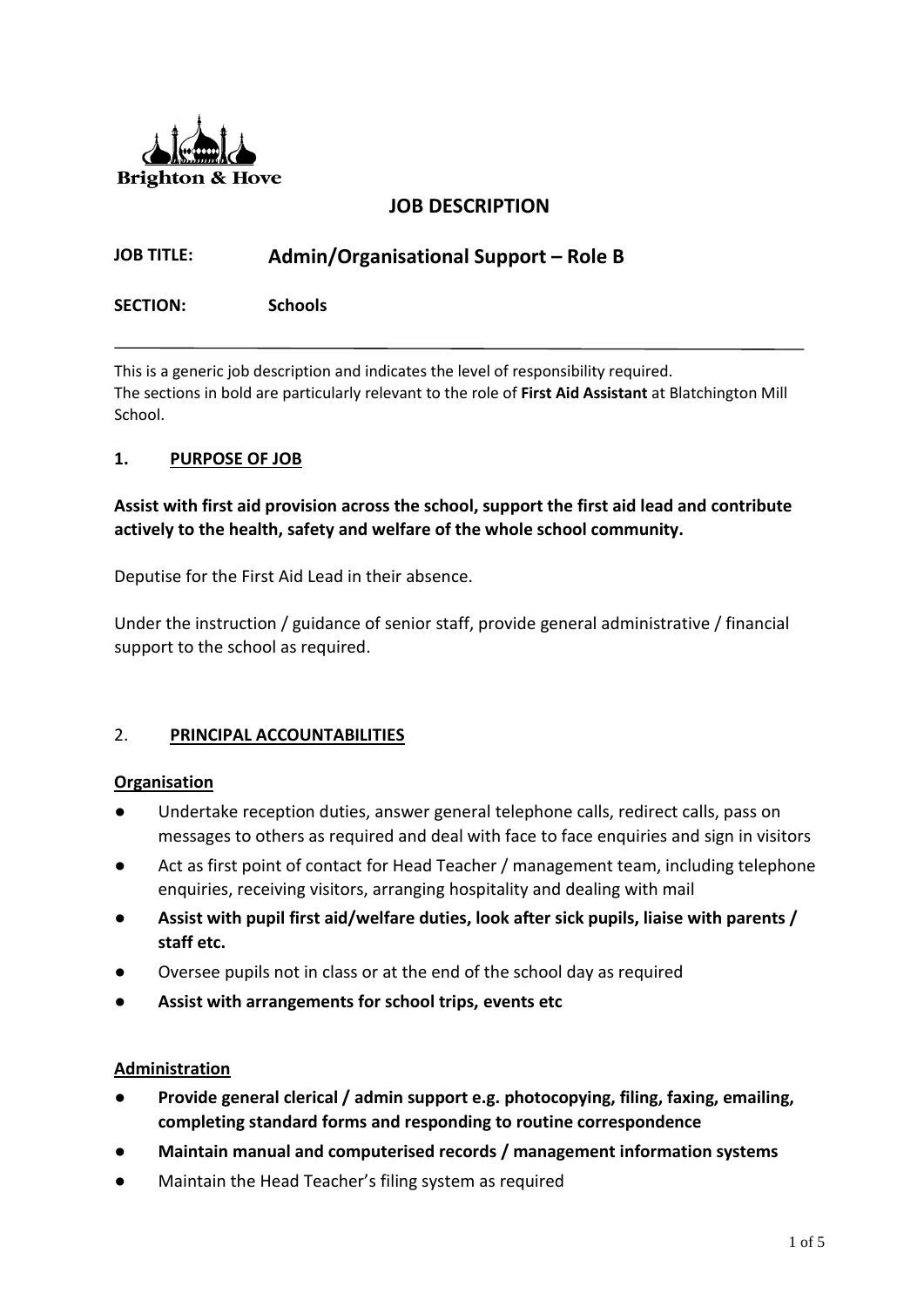- **Produce lists / information / data as required, e.g. pupil data**
- **Maintain and collate pupil reports**
- **Undertake or oversee a range of typing, word-processing and other IT based tasks for the Head Teacher, other teaching and support staff, generating routine correspondence as required**
- Take notes at meetings
- Sort incoming and outgoing mail and distribute accordingly
- **Undertake administrative procedures**
- Undertake routine administration of school lettings and other uses of school premises, including liaison with related staff

#### **Resources**

- Operate relevant equipment**/ICT packages (e.g. word, excel, databases, spreadsheets, Internet)**
- **Maintain stock and supplies, cataloguing and distributing as required**
- Operate uniform / snack / other 'shops' within the school
- **Provide general advice and guidance go staff, pupils and others**
- Undertake general financial administration in accordance with procedures, which may include:
	- **-** setting up appropriate budget allocations on the school's financial management system from information received
	- **-** recording and monitoring income and expenditure against budget headings
	- **-** producing reports for the Head Teacher / senior managers as required
	- **-** receive and process monies / income / orders / invoices, including processing and banking of cash / cheques and issue of receipts
	- **-** account for petty cash
	- **-** assisting with the checking and processing of all invoices / accounts
	- **-** maintain school fund records and prepare annual balance sheets for audit
	- **-** ensure that deadlines are met for the completion and return of all finance statements for internal and external requirements

#### **Responsibilities**

- **Be aware of and comply with related policies and procedures relating to child protection, health, safety and security, confidentiality and data protection, reporting all concerns to an appropriate person**
- Be aware of and support difference and equal opportunities for all
- **Contribute to the overall ethos / work / aims of the school**
- **Appreciate and support the role of other professionals**
- **Attend and participate in relevant meetings as required**
- **Participate in training and other learning activities and performance development as required**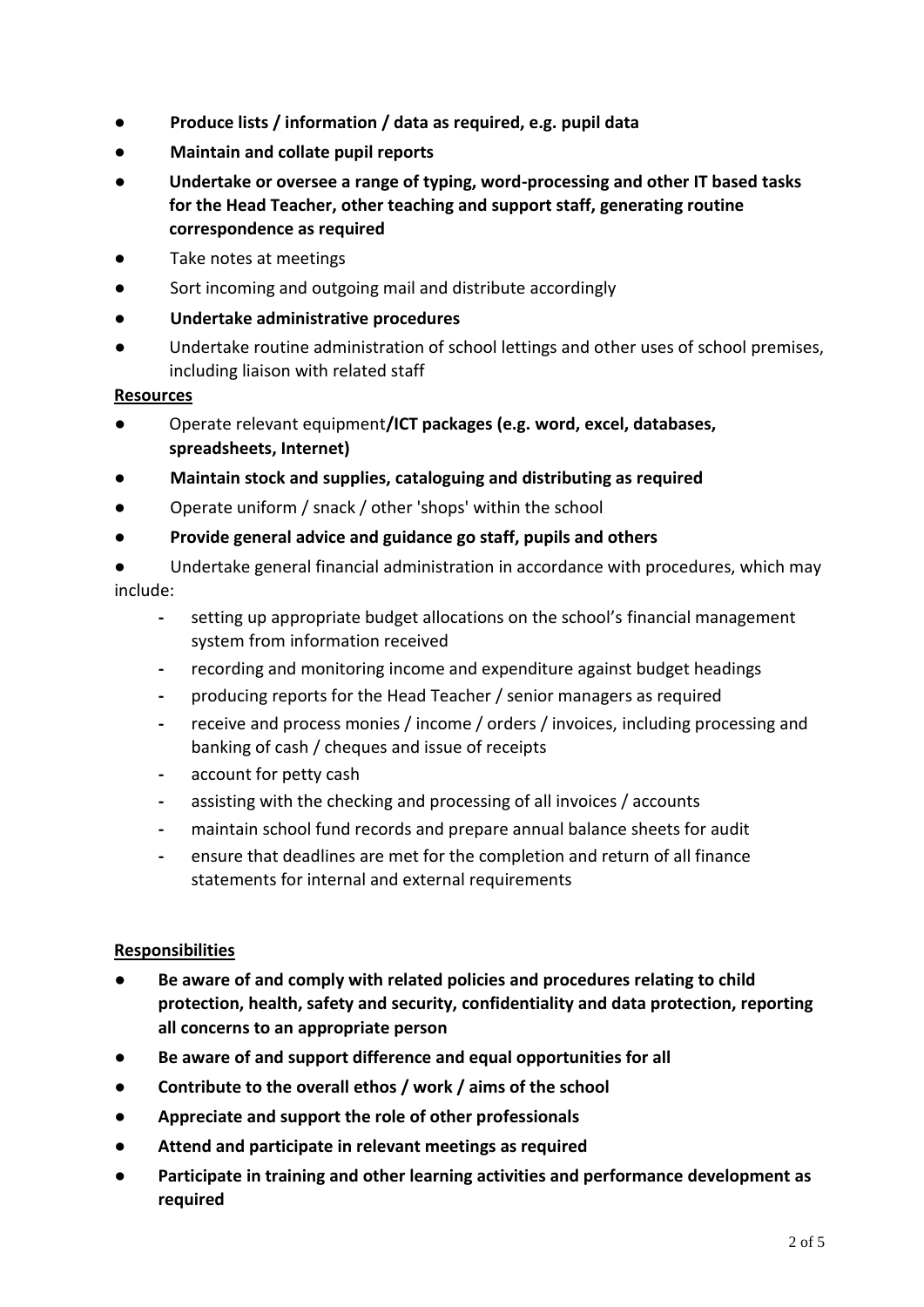The list of duties in the job description should not be regarded as exclusive or exhaustive. There will be other duties and requirements associated with your job and, in addition, as a term of your employment you may be required to undertake various other duties as may reasonably be required.

Your duties will be as set out in the above job description but please note that the Council reserves the right to update your job description, from time to time, to reflect changes in, or to, your job.

You will be consulted about any proposed changes.

**Blatchington Mill School is committed to safeguarding our students and we expect all staff and volunteers to support this commitment**.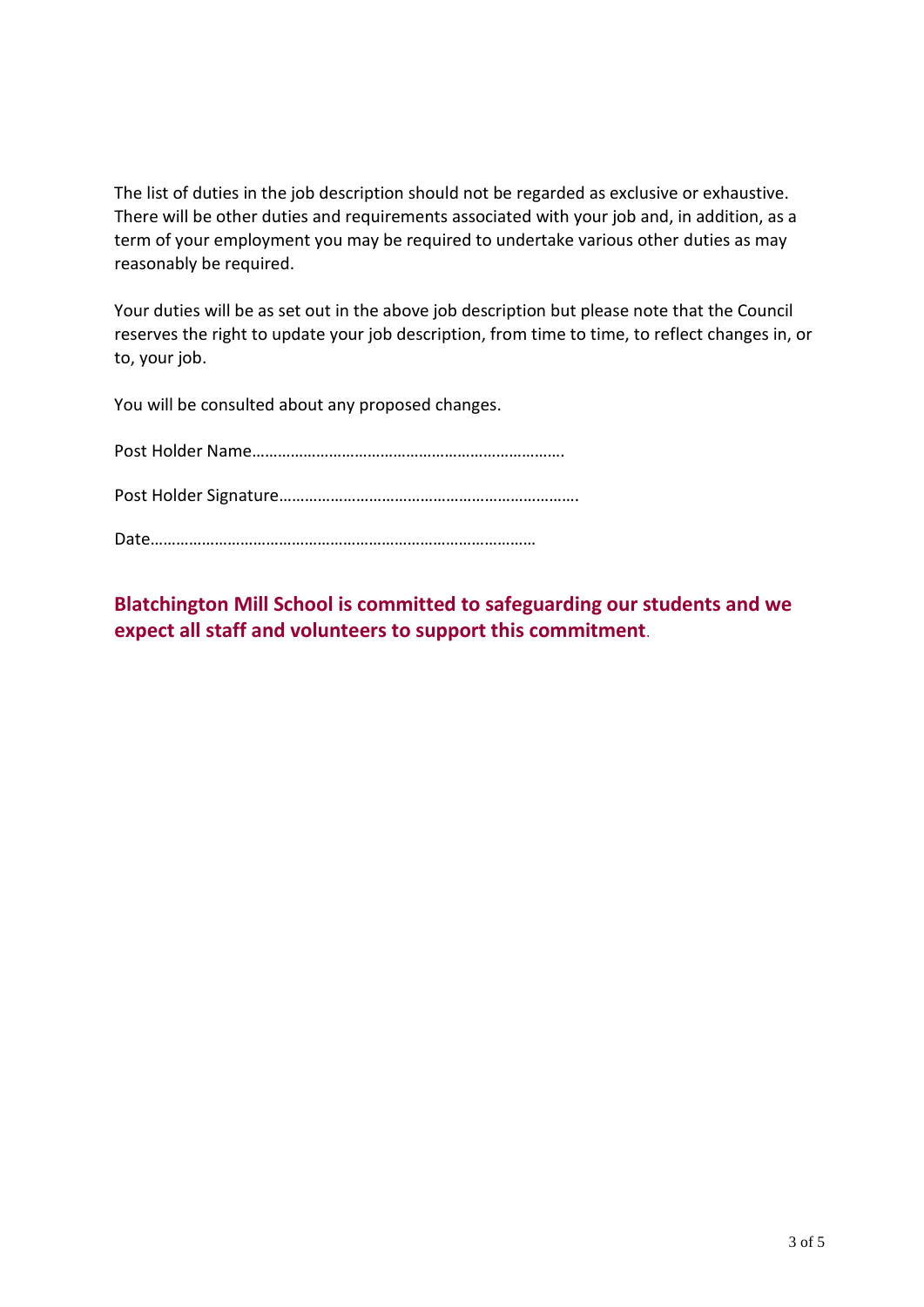## PERSON SPECIFICATION

| <b>POST TITLE:</b>                                                                   | <b>Admin/Organisational Support Role B</b>                                                                                                                                                                                                                                                                                                                     |
|--------------------------------------------------------------------------------------|----------------------------------------------------------------------------------------------------------------------------------------------------------------------------------------------------------------------------------------------------------------------------------------------------------------------------------------------------------------|
| <b>CRITERIA</b>                                                                      | <b>ESSENTIAL CRITERIA</b>                                                                                                                                                                                                                                                                                                                                      |
| <b>Job Related</b><br><b>Education and</b><br><b>Qualifications</b><br>and Knowledge | NVQ Level 2 or equivalent qualification or experience in relevant<br>discipline<br>Good knowledge and understanding of relevant ICT packages<br>Knowledge of relevant policies / codes of practice and awareness of<br>relevant legislation<br>Appropriate knowledge of first aid                                                                              |
| <b>Experience</b>                                                                    | • Demonstrable experience of clerical / administrative work, likely to<br>have been gained over a period of one year                                                                                                                                                                                                                                           |
| <b>Skills &amp; Abilities</b>                                                        | • Good numerical skills to undertake a variety of tasks, e.g. collecting<br>monies, maintaining accounts for schools activities, undertaking<br>banking, checking travel / expense claims<br>• Good literacy skills to undertake a variety of tasks, e.g. maintaining<br>records, minute taking, maintaining diary(ies) producing a range of<br>correspondence |
|                                                                                      | • Good keyboard / computer skills where this is appropriate for the<br>role, e.g. production of reports, correspondence, inputting / updating<br>personnel or financial information                                                                                                                                                                            |
|                                                                                      | • Able to relate well to children and adults, e.g. dealing with visitors,<br>passing information / messages to other staff, dealing with sick<br>children, providing straightforward advice on first aid etc                                                                                                                                                   |
|                                                                                      | Some analytical skills required, e.g. to resolve discrepancies between<br>$\bullet$<br>financial records                                                                                                                                                                                                                                                       |
|                                                                                      | Able to demonstrate sensitivity and tact                                                                                                                                                                                                                                                                                                                       |
|                                                                                      | Able to maintain confidentiality                                                                                                                                                                                                                                                                                                                               |
|                                                                                      | Able to work accurately and with attention to detail                                                                                                                                                                                                                                                                                                           |